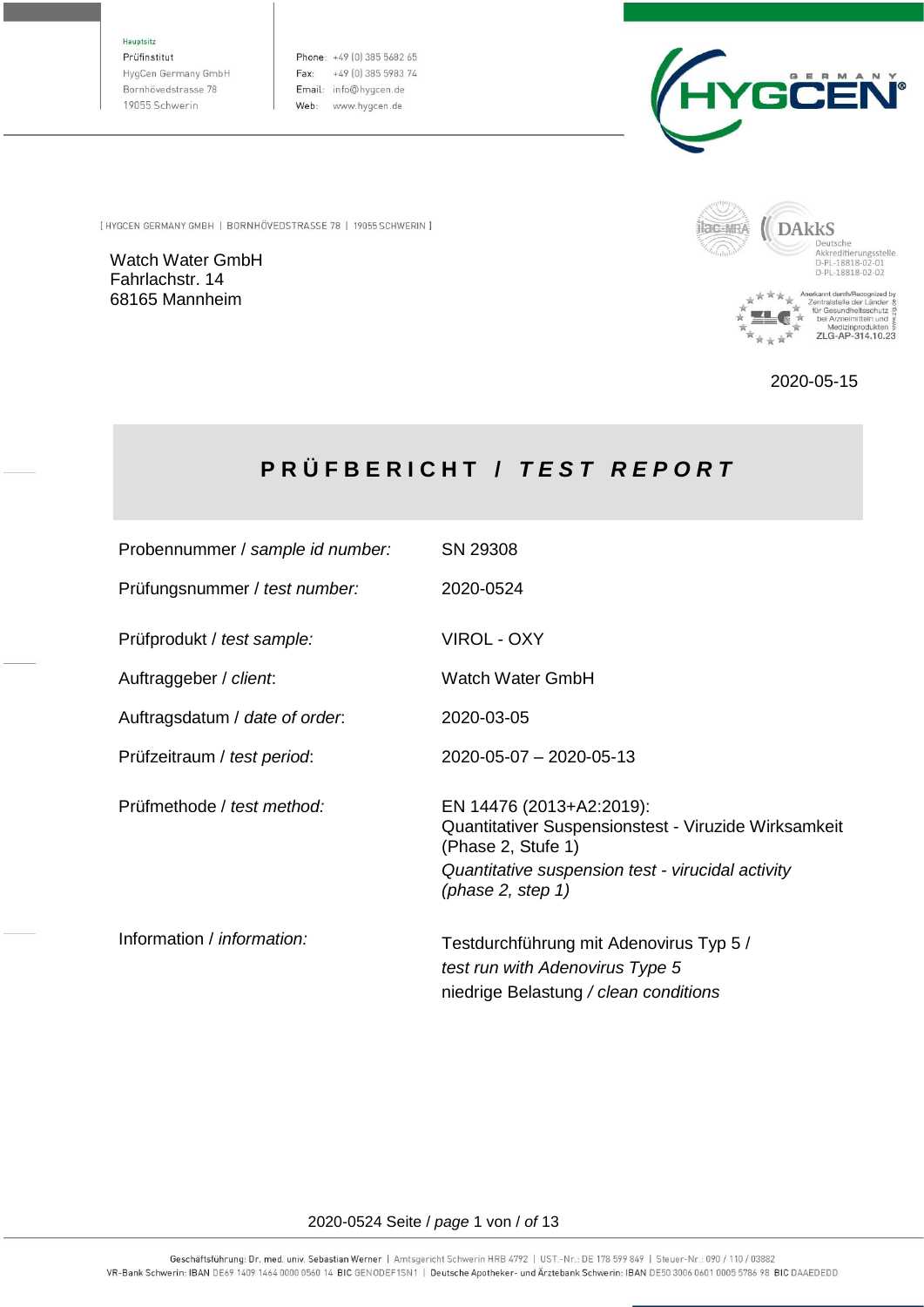

## **Identifizierung der Probe /** *identification of the sample*

| Prüfprodukt / test sample:                                                                                                 | <b>VIROL - OXY</b>                              |
|----------------------------------------------------------------------------------------------------------------------------|-------------------------------------------------|
| Probennummer / sample id number:                                                                                           | SN 29308                                        |
| Chargennummer / batch number:                                                                                              | VO2020D03M03                                    |
| Formulierungscode / formulation code:                                                                                      | nicht angegeben / not specified                 |
| Lieferdatum / date of delivery:                                                                                            | 2020-03-09                                      |
| Lagerbedingungen / storage conditions:                                                                                     | die des Herstellers / those of the manufacturer |
| Vom Hersteller zur Anwendung empfohlenes<br>Verdünnungsmittel / sample diluent<br>recommended by the manufacturer for use: | Leitungswasser / tap water                      |
| Aussehen / appearance:                                                                                                     | rosa Pulver / pink powder                       |
| Geruch / odour.                                                                                                            | produktspezifisch / product specific            |
| Wirkstoffsubstanz(en) laut<br>Herstellerangaben / active substance(s)<br>according to the manufacturer:                    | in 100g / per 100g:<br>4.67g $H_2O_2$           |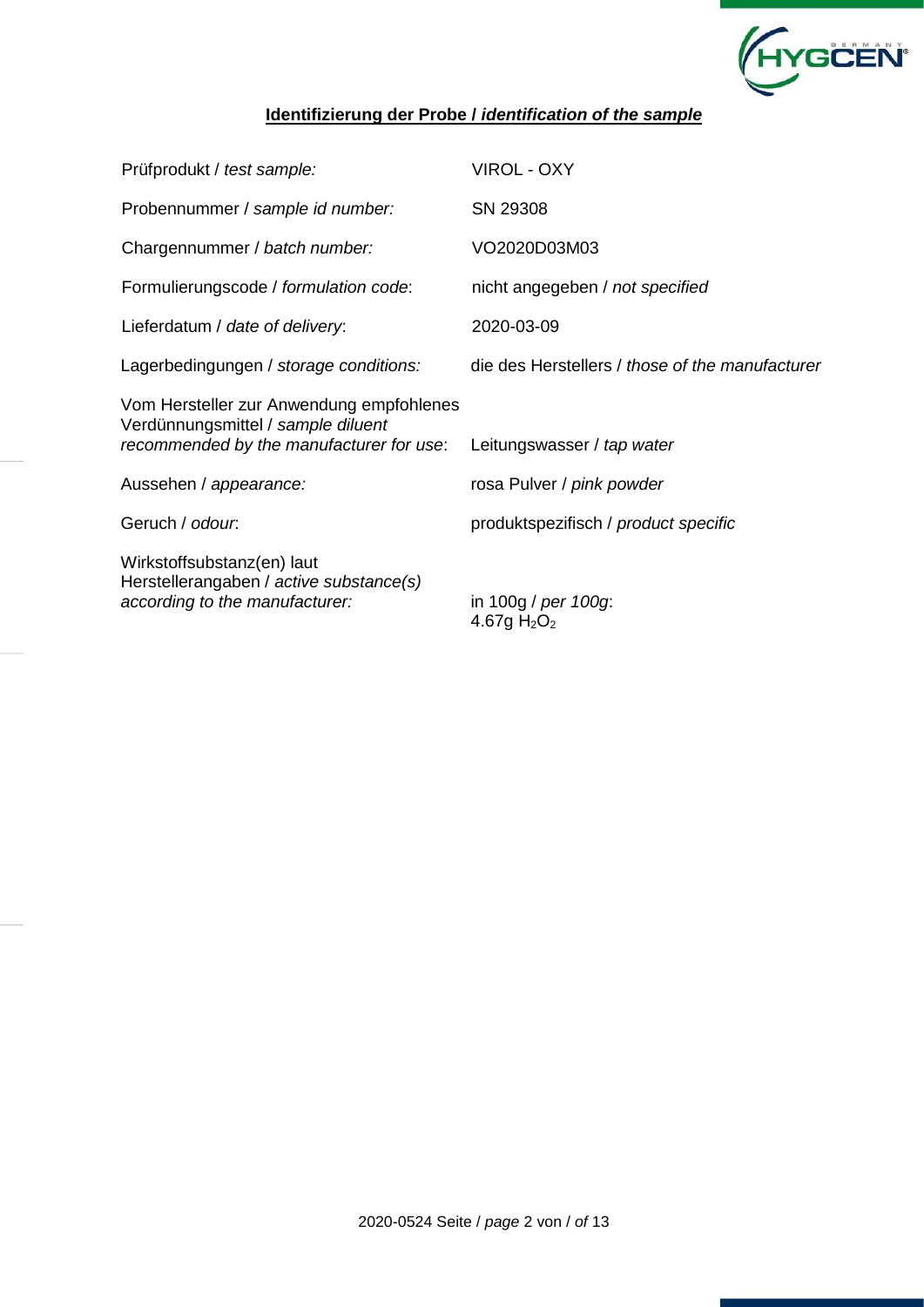

## **Prüfverfahrensbeschreibung /** *description of the test method*

#### *Prüfmethode / test method:* EN 14476 (2013+A2:2019)\*:

Chemische Desinfektionsmittel und Antiseptika - Quantitativer Suspensionsversuch Viruzidie für in der Humanmedizin verwendete chemische Desinfektionsmittel und Antiseptika - Prüfverfahren und Anforderungen (Phase 2, Stufe 1)

*EN 14476 (2013+A2:2019)\*:*

*Chemical disinfectants and antiseptics – Virucidal quantitative suspension test for chemical disinfectants and antiseptics used in human medicine – Test method and requirements (phase 2, step 1)*

*SOP 02-200*

\* Für den Nachweis der viruziden Wirksamkeit nach EN 14476 werden Suspensionen von 8 Volumenteilen des Desinfektionsmittels (Produktprüflösung) mit einem Teil Belastungssubstanz (0,3% bei der Prüfung von dirty conditions bzw. 0,03% bei der Prüfung von clean conditions) und einem Volumenteil Virussuspension mit einem Titer von mindestens 10 <sup>7</sup> TC ID 50 / ml inkubiert. Nach Ablauf der Einwirkungszeit wird die Wirkung des Desinfektionsmittels durch Verdünnen (bzw. Gel-Filtration) gestoppt und zur Ermittlung des Restvirusgehaltes eine Verdünnungsreihe entsprechend der Progression 1:10 /1:100 / 1:1000 u.s.w. angelegt. Die Titration erfolgt im Mikrotitersystem auf 96-well Platten. Darüber hinaus werden folgende Kontrollen durchgeführt: Viruskontrolle, Zytotoxizitätskontrolle, Suszeptibilitätskontrolle und Referenzinaktivierung. Die Kalkulation der Ergebnisse erfolgt nach Spearman und Kärber und wird als Differenz zwischen dem Titer der Viruskontrolle und dem Titer der Produktprüflösung unter Einbeziehung eines 95%igen Konfidenzintervalles berechnet.

*\* For the evaluation of the virucidal activity according to EN 14476 suspensions of 8 parts by volume of the disinfectant solution (sample test solution) were mixed with one volume of an interfering substance (0.3% in the test with dirty conditions and 0.03% for clean conditions) and one volume of virus suspension with a titer of at least 10 <sup>7</sup> TC ID 50 / ml After the contact time the disinfectant activity was stopped by diluting (or gel filtration). For the determination of residual virus content, a dilution series according to the progression of 1:10 / 1:100 / 1:1000 etc. was prepared. The titration was carried out in microtiter 96-well plates. In addition, the following controls were performed: virus control, cytotoxicity control, susceptibility control and a reference inactivation. The calculation of titer reductions is based on the method of Spearman and Kärber and is measured as the difference between the titer of the virus control and the titer of sample test solution including a 95% confidence interval.*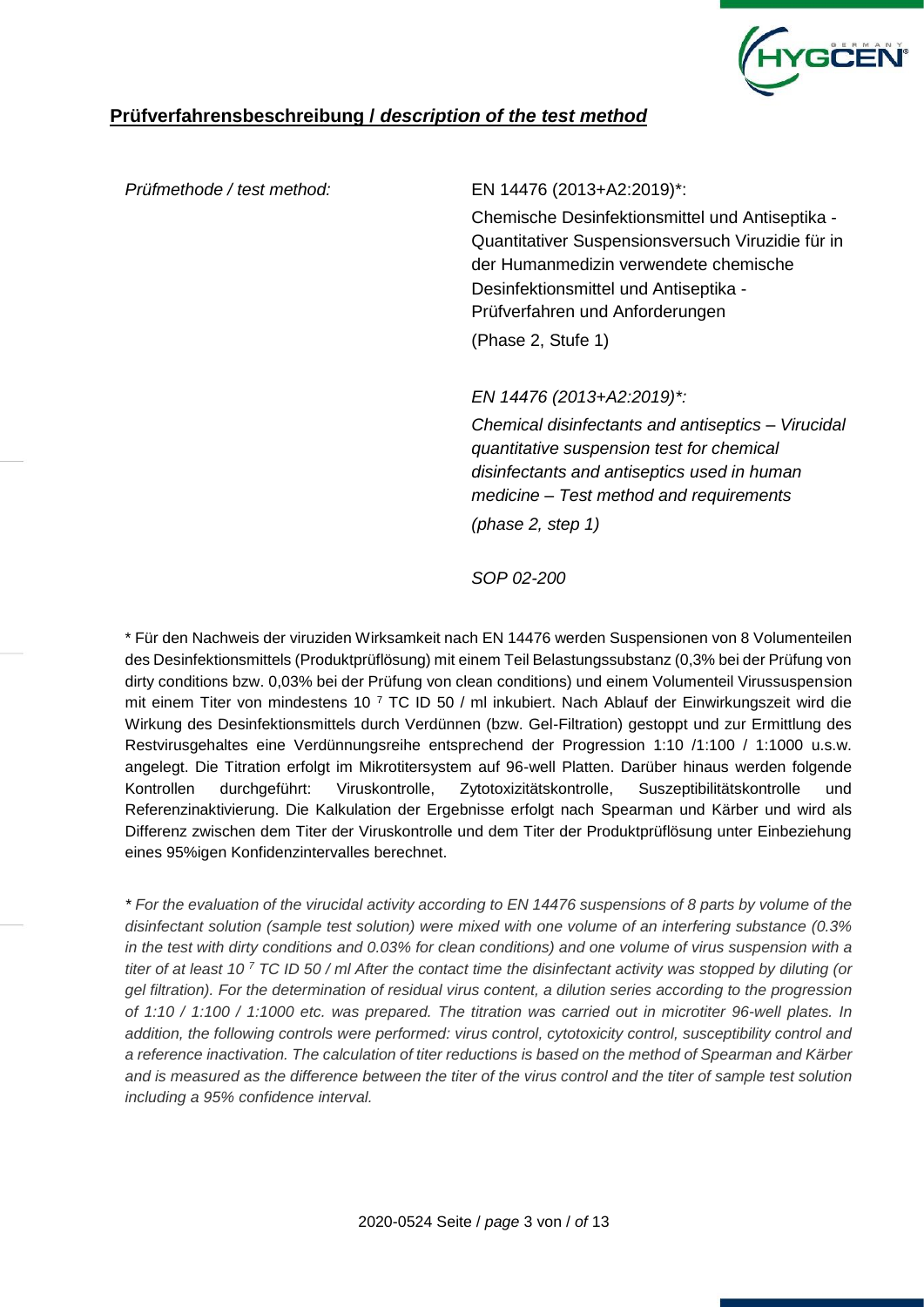

## **Prüfverfahrensbeschreibung /** *description of the test method*

| Prüftemperatur(en) /<br>test temperature(s):                                   | $20^{\circ}$ C ± 1°C                                                                                                                                                                                                                                                                                                                                                                                                                                                                                                                                                  |                                    |
|--------------------------------------------------------------------------------|-----------------------------------------------------------------------------------------------------------------------------------------------------------------------------------------------------------------------------------------------------------------------------------------------------------------------------------------------------------------------------------------------------------------------------------------------------------------------------------------------------------------------------------------------------------------------|------------------------------------|
| Produktprüfkonzentration(en) /<br>sample test concentration(s):                | 3%, 2%, 1%, 0.5% (m/v)<br>Tatsächliche Prüfkonzentrationen /<br>real test concentrations                                                                                                                                                                                                                                                                                                                                                                                                                                                                              |                                    |
| Aussehen der Produktverdünnung(en) /<br>appearance of the product dilution(s): | klar / clear                                                                                                                                                                                                                                                                                                                                                                                                                                                                                                                                                          |                                    |
| Belastungssubstanz(en) /<br>interfering substance(s):                          | niedrige Belastung / clean conditions:<br>0,3g/l Rinderserumalbumin /<br>0.3g/l bovine serum albumin                                                                                                                                                                                                                                                                                                                                                                                                                                                                  |                                    |
| Prüfviren / test organism(s):                                                  | Adenovirus Typ 5,<br>strain Adenoid 75<br>Passage Nr. / passage no:                                                                                                                                                                                                                                                                                                                                                                                                                                                                                                   | <b>ATCC VR-5</b><br>P <sub>3</sub> |
| Zelllinie zur Vermehrung /<br>cell line for replication:                       | HeLa                                                                                                                                                                                                                                                                                                                                                                                                                                                                                                                                                                  | <b>ATCC CCL-2</b>                  |
| Titrationsverfahren /<br>method of titration:                                  | Virustitration auf Zellen als Monolayer in 96-<br>Mikrotiterplatten.<br>Well<br>Produktprüflösung<br>werden<br>eiskaltem DMEM + 2% FBS bis zu einer<br>Verdünnung von 10 <sup>-8</sup> verdünnt. 100µl von<br>jeder Verdünnung wurden in 8 wells der<br>Mikrotiterplatte pipettiert. / virus titration on<br>cells as monolayer in 96-well microtitre<br>plates. 0.5ml sample test solution were<br>diluted with 4.5ml icecold DMEM with 2%<br>FBS up to a dilution of $10^8$ .100 $\mu$ l of each<br>dilution were pipetted into 8 wells of the<br>microtitre plate. | 0,5ml<br>4,5ml<br>mit              |

Einwirkzeit(en) / *contact time(s)*: 10 Minuten / *minutes*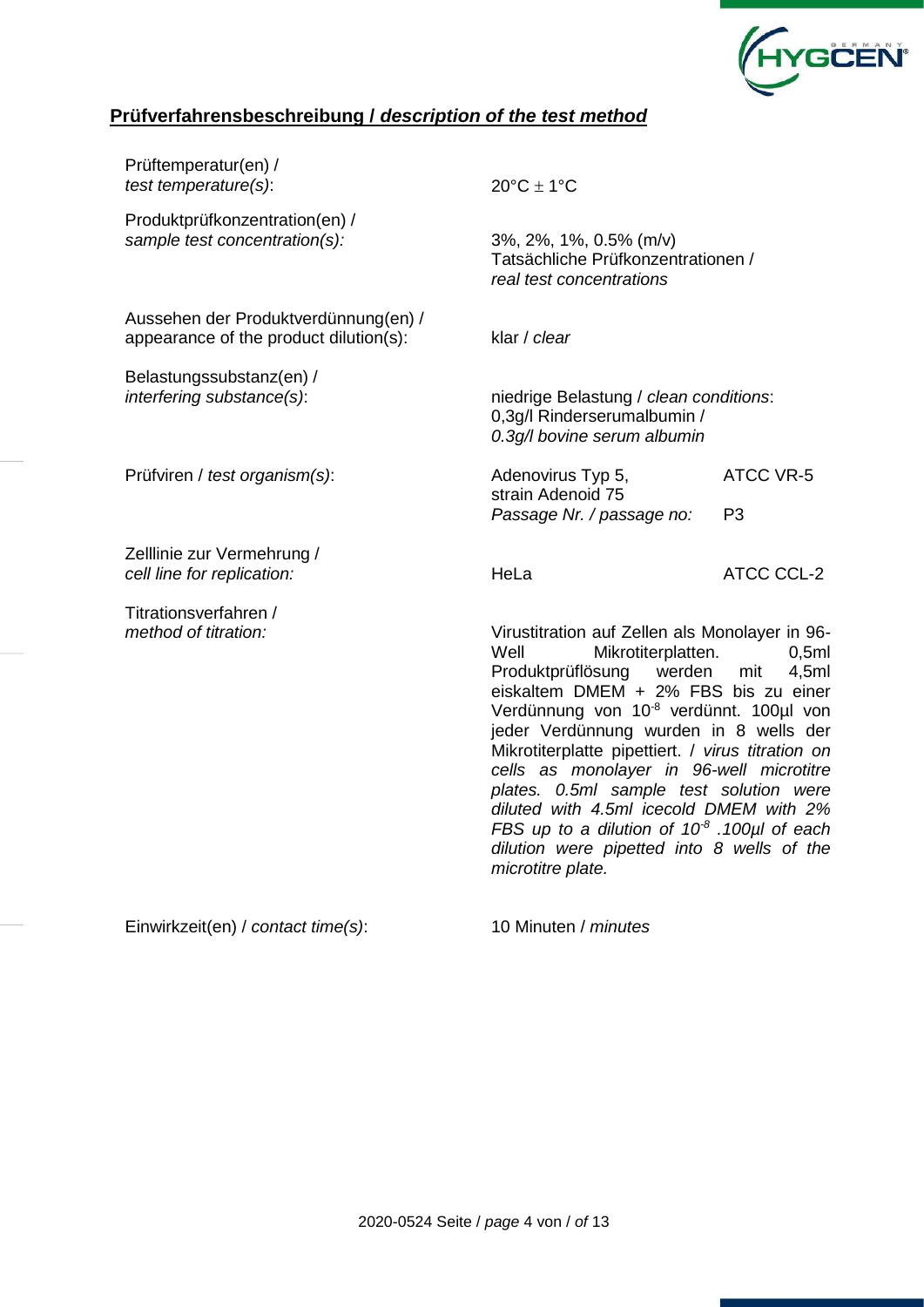

## **Prüfverfahrensbeschreibung /** *description of the test method*

| Bebrütungstemperatur /<br>incubation temperature:                                                      | $36^{\circ}$ C $\pm$ 1°C                                                                                                |                                                                                                                                                                                                                       |  |  |  |  |  |  |
|--------------------------------------------------------------------------------------------------------|-------------------------------------------------------------------------------------------------------------------------|-----------------------------------------------------------------------------------------------------------------------------------------------------------------------------------------------------------------------|--|--|--|--|--|--|
| Probenverdünnungsmittel /<br>diluent used for test solution:                                           | Wasser standardisierter Härte /<br>hard water according to standard                                                     |                                                                                                                                                                                                                       |  |  |  |  |  |  |
| Verfahren zur Beendigung der Wirkung des<br>Produktes und / procedure to stop action of<br>the sample: | eisgekühltem DMEM + 2% FBS /<br>$DMEM + 2\% FBS$                                                                        | Verdünnung bis 10 <sup>-4</sup> innerhalb von 10sec mit<br>Dilution up to $10-4$ within 10sec with ice-cold                                                                                                           |  |  |  |  |  |  |
| Stabilität der Produktverdünnung /<br>stability of the product dilution:                               | test procedure.                                                                                                         | Keine Veränderungen der Stabilität und des<br>Aussehens während der Testdurchführung. /<br>No changes in stability and appearance during the                                                                          |  |  |  |  |  |  |
|                                                                                                        | kein Niederschlag oder Ausfällungen /<br>no flocculants or precipitation                                                |                                                                                                                                                                                                                       |  |  |  |  |  |  |
| pH-Werte / pH-values 20°C:                                                                             | $3\%$ in WSH <sup>1)</sup><br>$2\%$ in WSH <sup>1)</sup><br>1% in WSH $1$ <sup>1)</sup><br>$0.5\%$ in WSH <sup>1)</sup> | 1.69<br>1.61<br>2.07<br>2.39                                                                                                                                                                                          |  |  |  |  |  |  |
|                                                                                                        | 1) Wasser standardisierter Härte /<br>hard water according to standard                                                  |                                                                                                                                                                                                                       |  |  |  |  |  |  |
| Kontrolle der Zellsensibilität /<br>control of cell susceptibility:                                    | welche mit 0,01% Produktlösung<br>respectively PBS                                                                      | Vergleichende Virustitrationen wurden auf Zellen<br>bzw. PBS<br>behandelt wurden, durchgeführt / comparative<br>virus titrations were performed on cells, which had<br>been treated with 0.01% solution of the sample |  |  |  |  |  |  |
| Referenz Virusinaktivierung /<br>reference virus inactivation:                                         | 0,7%(V/V) Formaldehydlösung /<br>0.7% (V/V) formaldehyde solution                                                       |                                                                                                                                                                                                                       |  |  |  |  |  |  |
|                                                                                                        | Einwirkzeiten / contact times: 30, 60min                                                                                |                                                                                                                                                                                                                       |  |  |  |  |  |  |
| Prüfanforderung / test requirement:                                                                    |                                                                                                                         |                                                                                                                                                                                                                       |  |  |  |  |  |  |
| EN 14476:                                                                                              | Reduktion / reduction $\geq 4$ lg                                                                                       |                                                                                                                                                                                                                       |  |  |  |  |  |  |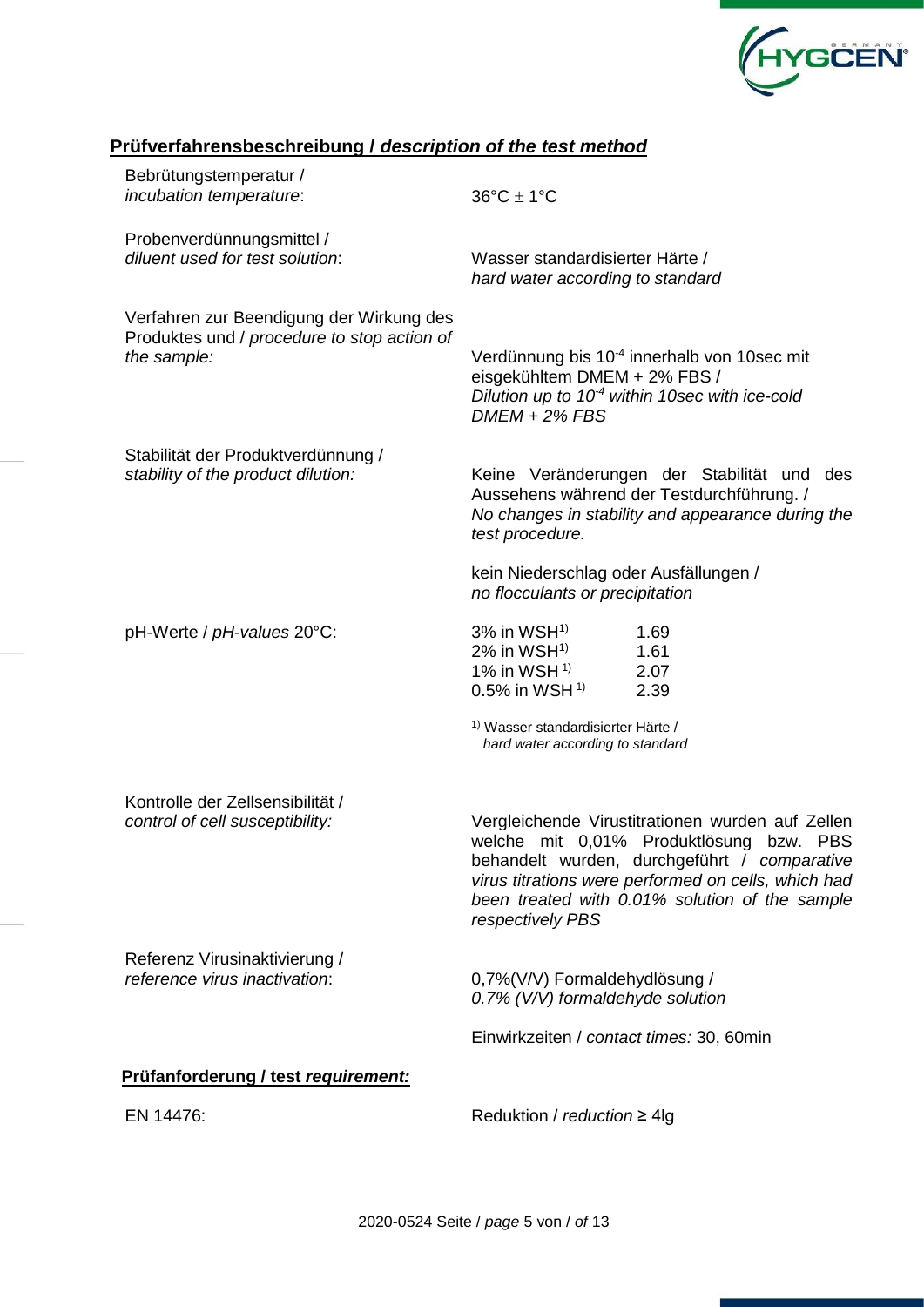

### **Berechnung der viruziden Wirksamkeit /** *calculation of the virucidal activity*

Der TCID50 wurde entsprechend der Methode von Spearman und Kärber berechnet / *TCID50 was calculated according to the method of Spearman and Kärber*

$$
m = x_k + d/2 - d \sum p_i
$$

- m = Negativer dekadischer Logarithmus des Titers auf Basis des Prüfvolumens / *negative decimal logarithm of the titre based on the test volume*
- $x_k$  = Logarithmus der niedrigsten Dosierung (Verdünnungsstufe), bei der alle Prüfobjekte eine positive Reaktion abgeben / *logarithm of lowest dose (dilution level) at which all test objects exhibit a positive reaction*
- d = Logarithmus des Verdünnungsfaktors / *logarithm of dilution factor*
- p<sup>i</sup> = Beobachtete Reaktionsrate / *observed reaction rate*

#### Berechnung der Standardabweichung / *calculation of the standard error*

$$
S_m = \sqrt{d^2 \sum \{p_i(1-p_i)\}/(n-1)\}}
$$

- S<sup>m</sup> = Standardfehler des logarithmischen Titers / *standard error of logarithmic titre*
- d = Logarithmus des Verdünnungsfaktors / *logarithm of dilution factor*
- p<sup>i</sup> = Beobachtete Reaktionsrate / *observed reaction rate*
- n = Anzahl der Prüfobjekte je Verdünnung / *number of test objects per dilution*

#### Berechnung der Reduktion / *calculation of the reduction*

$$
R_{T1}=a-b
$$

- RT1 = Reduktion des ersten Prüflaufs / *reduction from first test run*
- a = lg TCID50/ml der Kontrolltitration aus dem ersten Prüflauf / *lg TCID50/ml of control titration of the first test run*
- b = lg TCID50/ml der "Restvirus"-Titration aus dem ersten Prüflauf / *lg TCID50/ml of "rest virus" titration of the first test run*

#### Berechnung des 95 %-Vertrauensbereich von R aus der ersten Annäherung (KR(T1)) / *calculation of the 95 % confidence interval of R of the first approach*

$$
K_{R(T1)} = 2 \times \sqrt{S_a^2 + S_b^2}
$$

- KR(T1) = 95 %-Vertrauensbereich von R aus dem ersten Prüflauf / *95 % confidence interval of the R of the first test run*
- S<sup>a</sup> = Standardfehler der Kontrolltitration aus dem ersten Prüflauf / *standard error of control titration of the first test run*
- 2S<sup>a</sup> = 95 %-Vertrauensbereich der Kontrolltitration aus dem ersten Prüflauf / *95 % confidence interval of control titration of the first test run*
- S<sup>b</sup> = Standardfehler der "Restvirus"-Titration aus dem ersten Prüflauf / *standard error of "rest virus" titration of the first test run*
- 2S<sup>b</sup> = 95 %-Vertrauensbereich der "Restvirus"-Titration aus dem ersten Prüflauf / *95 % confidence interval of "rest virus" titration of the first test run*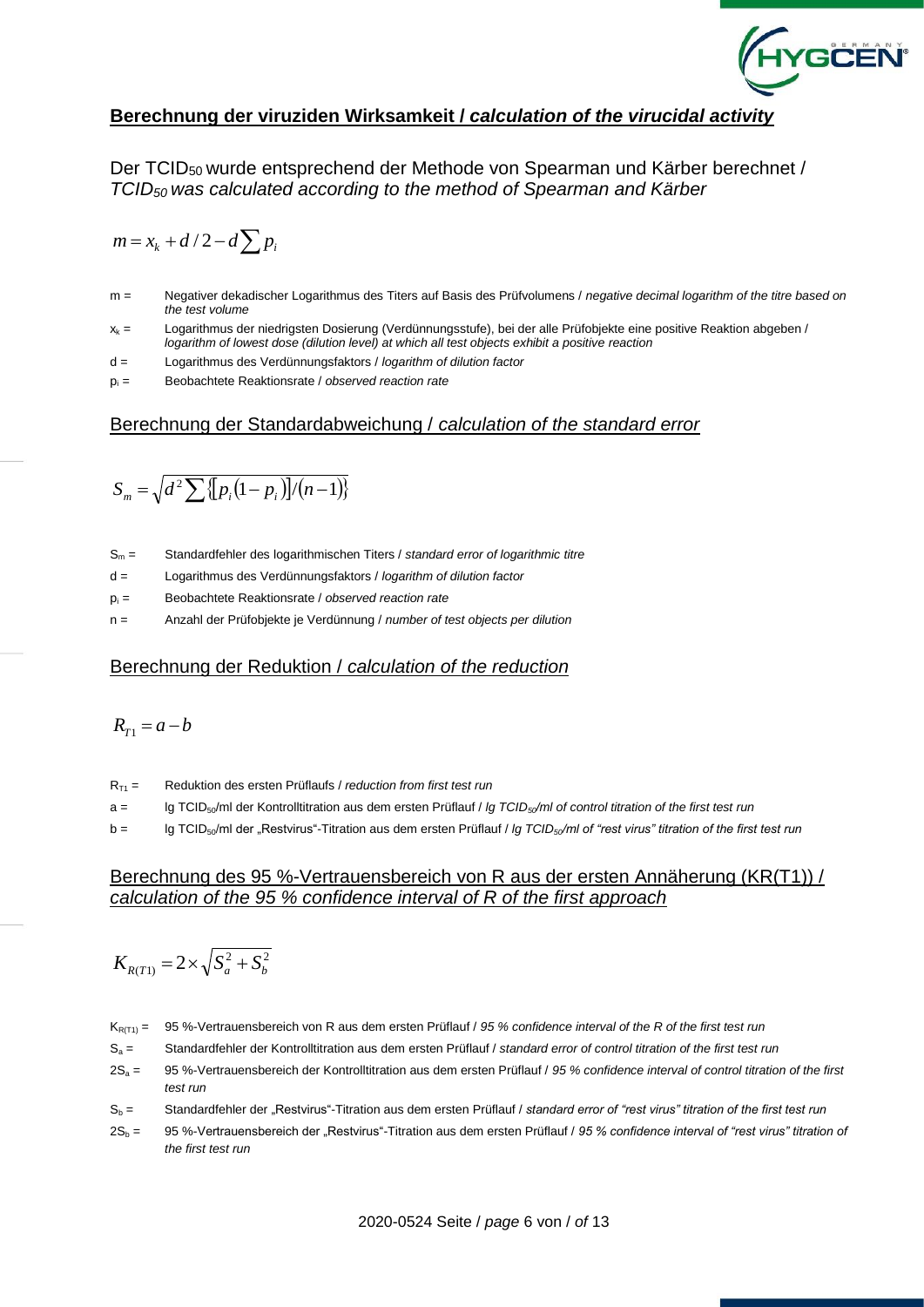

Sofern im Testansatz mit Desinfektionsmittel kein "Restvirus" mehr nachweisbar ist, entspricht das 95% KI des RF des Testansatzes dem des Kontrollansatzes.

Von einer Wirksamkeit des Desinfektionsmittels gegen Viren wird immer dann ausgegangen, wenn der Reduktionsfaktor ≥ 4lg Stufen beträgt.

*In case no "residual virus" is detectable in the test procedure with test corresponds this with the 95% CI of the RF of the test procedure with the control.*

*For virucidal activity the product shall demonstrate at least a decimal lg reduction factor of ≥ 4lg units.*

Zusammenfassungen der Ergebnisse des quantitativen Suspensionstests entsprechend EN 14476 mit **VIROL - OXY** und Adenovirus Typ 5 sind in den Tabellen 1- 2 dargestellt. In Tabelle 3 sind die Ergebnisse der Kontrollen zusammengefasst.

*Summaries of the results of the quantitative suspension test according EN 14476 with VIROL - OXY and Adenovirus Type 5 are shown in tables 1-2. In table 3 the results of the controls are summarized.*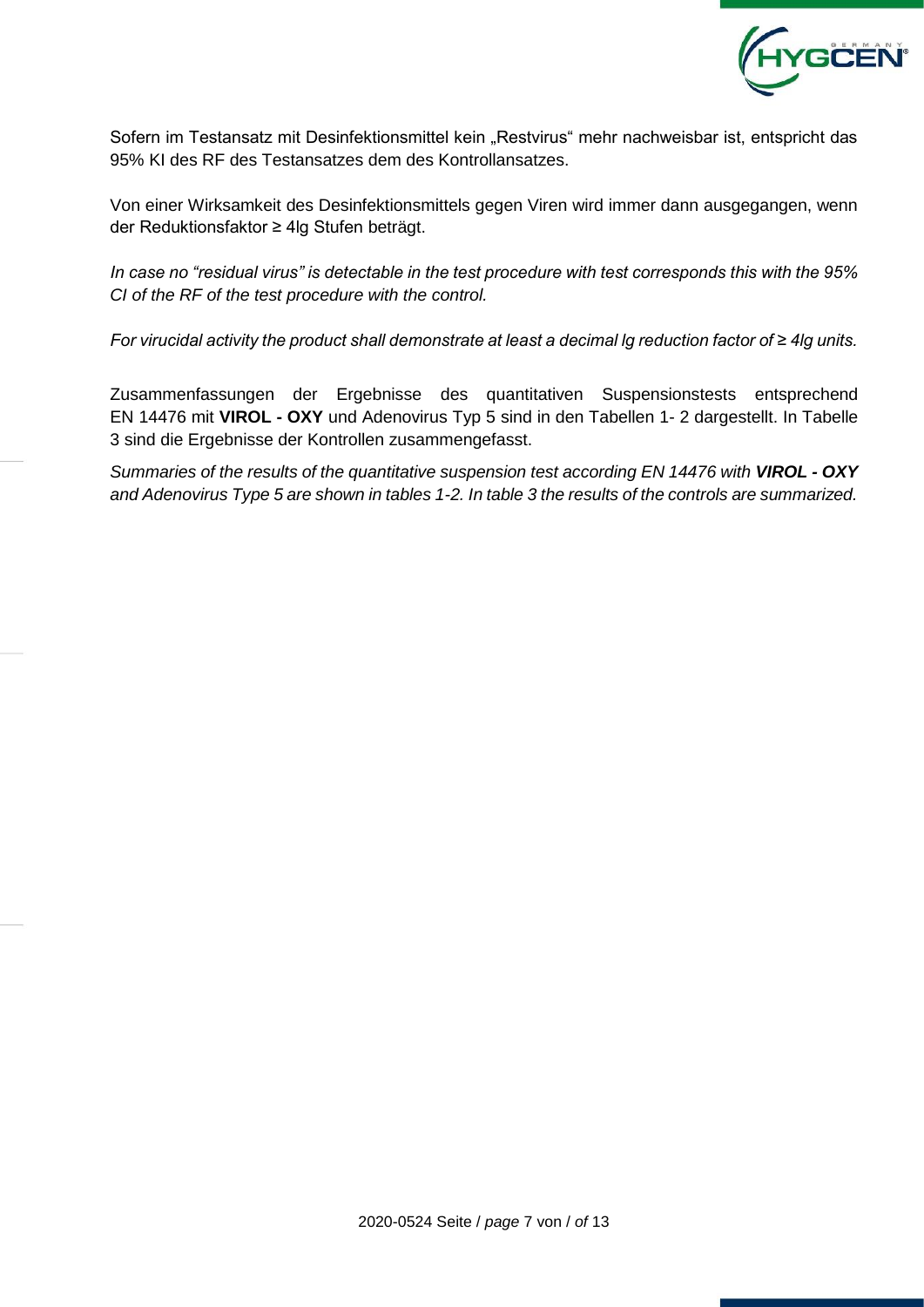

## **Ergebnisse Adenovirus Typ 5 /** *test results Adenovirus Type 5*

Tabelle 1 / table 1: Zusammenfassung der Ergebnisse von **VIROL - OXY** und Adenovirus Typ 5 */ summary of the results with VIROL - OXY and Adenovirus Type 5*

| Produktkonzentration /<br>test sample concentration                  |  | Belastung /<br>interfering<br>substance                                                                                                                                                 | $CD_{50}$   | Ig-TCID <sub>50</sub> nach  min<br>$Ig$ -TCID <sub>50</sub> after  min | <b>Titerreduktion</b><br>$\geq$ 4lg nachmin<br>$\geq$ 4lg reduction<br>after  min |
|----------------------------------------------------------------------|--|-----------------------------------------------------------------------------------------------------------------------------------------------------------------------------------------|-------------|------------------------------------------------------------------------|-----------------------------------------------------------------------------------|
| (m/v)                                                                |  |                                                                                                                                                                                         |             | 10 <sub>min</sub>                                                      |                                                                                   |
| VIROL - OXY 3%                                                       |  | $0.3g$ /l BSA                                                                                                                                                                           | $\leq 2.50$ | $\leq$ 2.50 + 0.00                                                     | 10                                                                                |
| VIROL - OXY 2%                                                       |  | $0.3g$ /l BSA                                                                                                                                                                           | $\leq 2.50$ | $\leq$ 2.50 + 0.00                                                     | 10                                                                                |
| VIROL - OXY 1%                                                       |  | $0.3g$ /l BSA                                                                                                                                                                           | $\leq 2.50$ | $\leq$ 2.50 + 0.00                                                     | 10                                                                                |
| VIROL - OXY 0.5%                                                     |  | 0.3g/IBSA                                                                                                                                                                               | ≤ 1.50      | $\leq$ 1.50 + 0.00                                                     | 10                                                                                |
| Viruskontrolle /<br>virus control                                    |  | 0.3g/l BSA                                                                                                                                                                              | n.a.        | $7.00 \pm 0.38$                                                        |                                                                                   |
| TCID <sub>50</sub><br>CD <sub>50</sub><br>n.a.<br>n.d.<br><b>BSA</b> |  | Tissue culture infectious dose<br>Zytotoxische Dosis / cytotoxic dose<br>nicht anwendbar / not applicable<br>nicht durchgeführt / not done<br>Rinderserumalbumin / bovine serum albumin |             |                                                                        |                                                                                   |

Tabelle 2 / *table* 2: Zusammenfassung der Ergebnisse von **VIROL - OXY** und Adenovirus Typ 5 anhand der Reduktionsfaktoren / *summary of the results with VIROL - OXY and Adenovirus Type 5 showing the reduction factors* 

| Produktkonzentration /<br>test sample concentration           | Belastung /<br>interfering<br>substance                                                                                                                                                 | CD <sub>50</sub> | Viruskontrolle<br>virus control<br>$[lg-TCID50]$ | Reduktionsfaktor<br>reduction factor<br>$[lg-TCID50]$ |
|---------------------------------------------------------------|-----------------------------------------------------------------------------------------------------------------------------------------------------------------------------------------|------------------|--------------------------------------------------|-------------------------------------------------------|
| (m/v)                                                         |                                                                                                                                                                                         |                  |                                                  | 10 <sub>min</sub>                                     |
| VIROL - OXY 3%                                                | $0.3$ g/l BSA                                                                                                                                                                           | $\leq 2.50$      |                                                  | $\geq 4.50 \pm 0.38$                                  |
| VIROL - OXY 2%                                                | $0.3$ g/l BSA                                                                                                                                                                           | $\leq 2.50$      | $7.00 \pm 0.38$                                  | $\geq 4.50 \pm 0.38$                                  |
| VIROL - OXY 1%                                                | 0.3q/IBSA                                                                                                                                                                               | $\leq 2.50$      |                                                  | $\geq 4.50 \pm 0.38$                                  |
| VIROL - OXY 0.5%                                              | $0.3$ g/l BSA                                                                                                                                                                           |                  | $\geq 5.50 \pm 0.38$                             |                                                       |
| $TCID_{50}$<br>CD <sub>50</sub><br>n.a.<br>n.d.<br><b>BSA</b> | Tissue culture infectious dose<br>Zytotoxische Dosis / cytotoxic dose<br>nicht anwendbar / not applicable<br>nicht durchgeführt / not done<br>Rinderserumalbumin / bovine serum albumin |                  |                                                  |                                                       |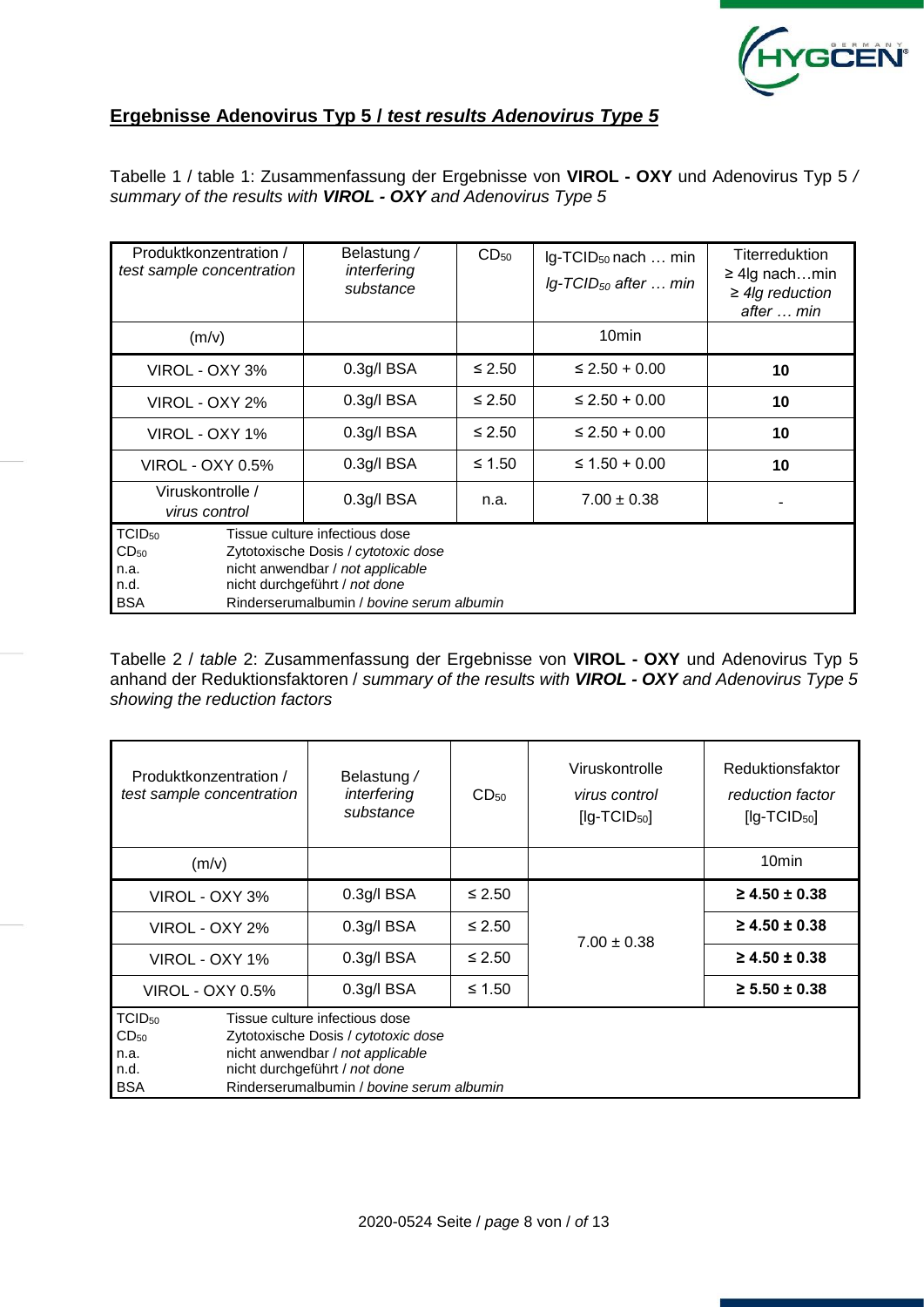

## **Ergebnisse Adenovirus Typ 5 /** *test results Adenovirus Type 5*

Tabelle 3 / *table 3*: Viruskontrollen und Referenzinaktivierung mit Adenovirus Typ 5 */ virus controls and reference inactivation of Adenovirus Type 5* 

| Konzentration der Kontrolle<br>/ concentration of the<br>control                   | Belastung /<br>interfering<br>substance                                                                                                                                                                                                                      | CD <sub>50</sub> | Ig-TCID <sub>50</sub> nach  min<br>Ig-TCID <sub>50</sub> after  min |                 |                      |                      |  |  |  |  |  |  |
|------------------------------------------------------------------------------------|--------------------------------------------------------------------------------------------------------------------------------------------------------------------------------------------------------------------------------------------------------------|------------------|---------------------------------------------------------------------|-----------------|----------------------|----------------------|--|--|--|--|--|--|
| (m/v)                                                                              |                                                                                                                                                                                                                                                              |                  | $\Omega$                                                            | 10              | 30                   | 60                   |  |  |  |  |  |  |
| Formaldehyde 0.7% (V/V)                                                            | <b>PBS</b>                                                                                                                                                                                                                                                   | $\leq 4.50$      | n.d.                                                                | n.d.            | $\leq 4.50 \pm 0.00$ | $\leq 4.50 \pm 0.00$ |  |  |  |  |  |  |
| Viruskontrolle / virus control<br>$20^{\circ}$ C                                   | $0.3$ g/l BSA                                                                                                                                                                                                                                                | n.a.             | n.d.                                                                | $7.00 \pm 0.38$ | n.d.                 | n.d.                 |  |  |  |  |  |  |
| Nachwirkungskontrolle /<br><i>inactivation control</i><br>(3% VIROL - OXY)         | 0.3g/l BSA                                                                                                                                                                                                                                                   | n.a.             | $7.50 \pm 0.00$                                                     | n.d.            | n.d.                 | n.d.                 |  |  |  |  |  |  |
| Nachwirkungskontrolle<br>WSH / inactivation control<br>hard water                  | 0.3g/l BSA                                                                                                                                                                                                                                                   | n.a.             | $7.63 \pm 0.26$                                                     | n.d.            | n.d.                 | n.d.                 |  |  |  |  |  |  |
| Zellsensibilität /<br>cell susceptibility<br>(PBS)                                 | 0.3g/l BSA                                                                                                                                                                                                                                                   | n.a.             | n.d.                                                                | n.d.            | n.d.                 | $6.63 \pm 0.26$      |  |  |  |  |  |  |
| Zellsensibilität /<br>cell susceptibility<br>(0.01% VIROL - OXY)                   | 0.3g/l BSA                                                                                                                                                                                                                                                   | n.a.             | n.d.                                                                | n.d.            | n.d.                 | $6.63 \pm 0.26$      |  |  |  |  |  |  |
| TCID <sub>50</sub><br>CD <sub>50</sub><br>n.a.<br>n.d.<br><b>BSA</b><br><b>PBS</b> | Tissue culture infectious dose<br>Zytotoxische Dosis / cytotoxic dose<br>nicht anwendbar / not applicable<br>nicht durchgeführt / not done<br>Rinderserumalbumin / bovine serum albumin<br>Phosphat gepufferte Salzlösung / phosphate buffered salt solution |                  |                                                                     |                 |                      |                      |  |  |  |  |  |  |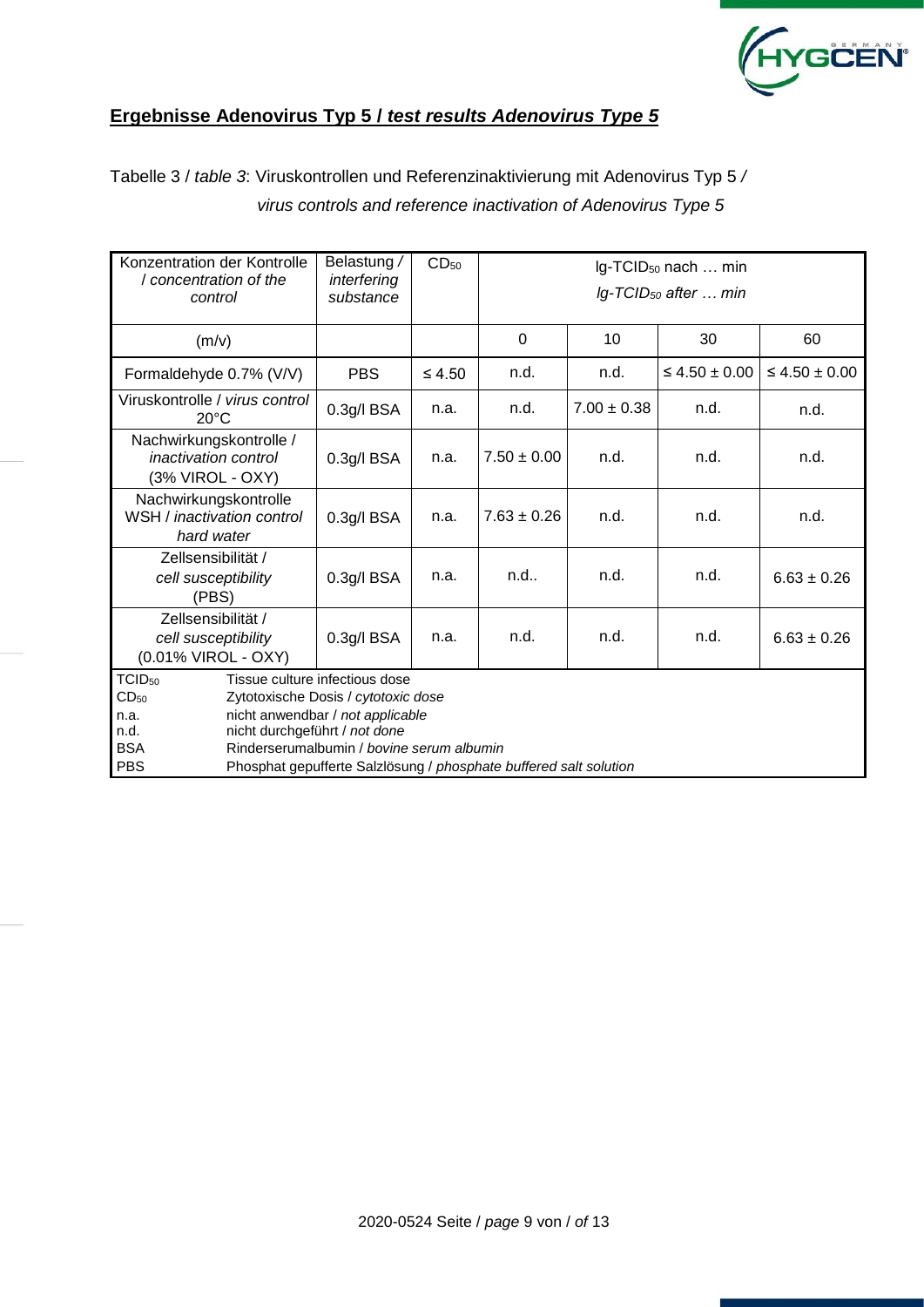

Abb. 1 / *fig. 1* : Referenzinaktivierung von Adenovirus Typ 5 durch 0,7% Formaldehyd / *reference inactivation of Adenovirus Type 5 by 0.7% formaldehyde*



*inactivation of Adenovirus Type 5 by VIROL - OXY*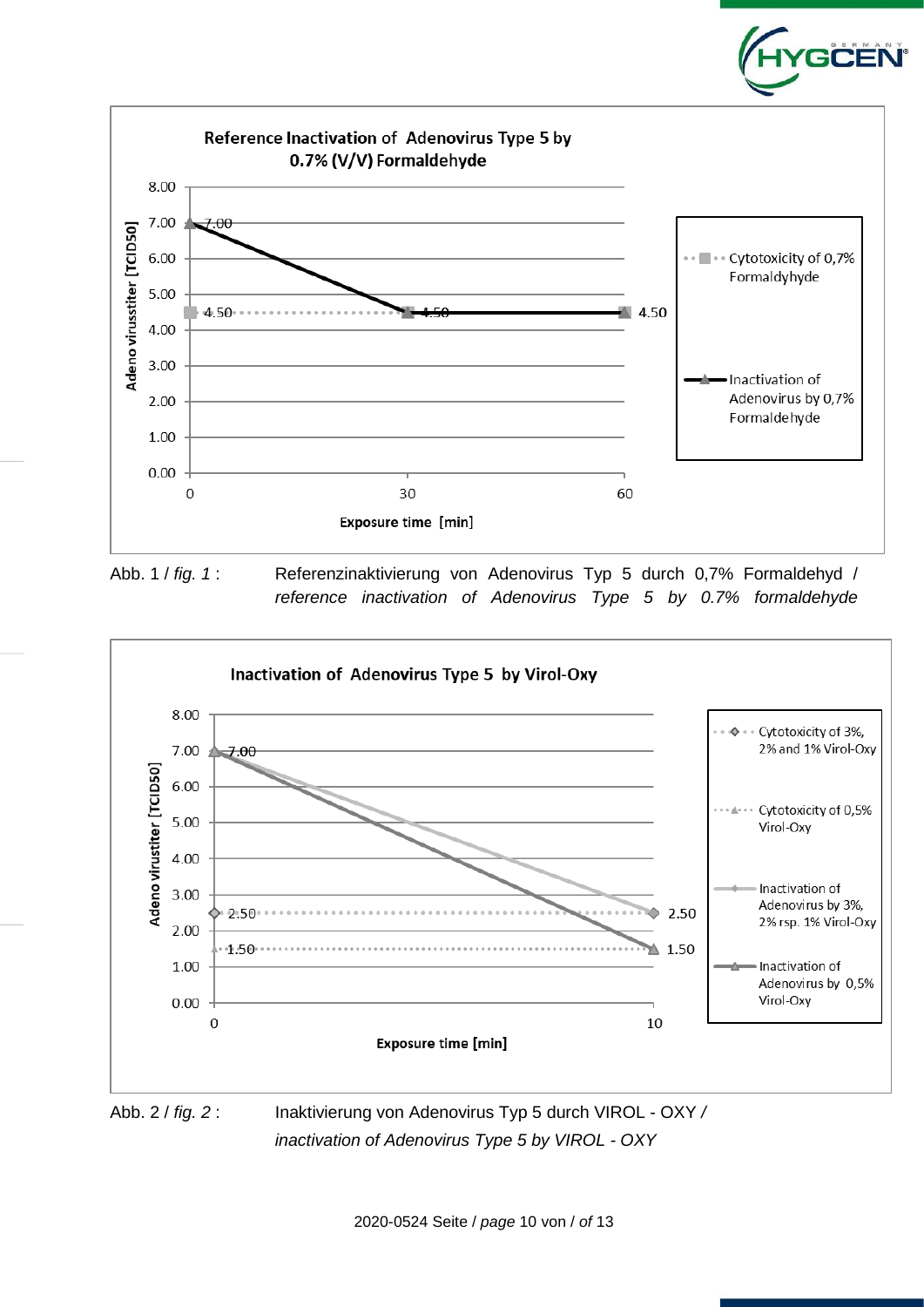

## **Verifizierung des Verfahrens /** *verification of the methodology*

| Zytotoxizität / cytotoxicity:                           | Das 3%ige, 2%ige und 1%ige Produkt VIROL - OXY zeigte bei einer<br>Verdünnung von 10 <sup>-2</sup> (2,50 CD <sub>50</sub> ) keinen zytotoxischen Effekt.<br>Das 0,5%ige Produkt VIROL - OXY zeigte bei einer Verdünnung von<br>$10^{-1}$ (1,50 CD <sub>50</sub> ) keinen zytotoxischen Effekt.<br>Dies stört folglich nicht die erforderlichen Verdünnungen zum<br>Nachweis einer viruziden Wirkung. |
|---------------------------------------------------------|------------------------------------------------------------------------------------------------------------------------------------------------------------------------------------------------------------------------------------------------------------------------------------------------------------------------------------------------------------------------------------------------------|
|                                                         | The 3%, 2% and 1% sample VIROL - OXY showed no cytotoxic<br>effect at a dilution of $10^2$ (2.50 CD <sub>50</sub> ).<br>The 0.5% sample VIROL - OXY showed no cytotoxic effect at a<br>dilution of $10^{-1}$ (1.50 CD <sub>50</sub> ).<br>Therefore this doesn't affect the dilutions needed to demonstrate the<br>virucidal activity.                                                               |
| Viruskontrolle /<br>virus control:                      | Der Virustiter für das Adenovirus Typ 5 betrug 7,00 $\pm$ 0,38 TCID <sub>50</sub> .<br>Die nachweisbare Titerreduktion betrug somit ≥ 4lg.                                                                                                                                                                                                                                                           |
|                                                         | The virus titre for Adenovirus Type 5 was 7.00 $\pm$ 0.38 TCID <sub>50</sub> .<br>The detectable titre reduction was $\geq 4$ lg.                                                                                                                                                                                                                                                                    |
| Zellsensibilität /<br>cell susceptibility:              | Die vergleichende Virustitration auf vorbehandelten und nicht<br>vorbehandelten Zellen zeigte einen Unterschied von<br>< 1lg Stufen.                                                                                                                                                                                                                                                                 |
|                                                         | The comparative virus titration on pretreated cells and not pretreated<br>cells showed a difference < 1lg units of the virus titre.                                                                                                                                                                                                                                                                  |
| Referenzinaktivierung /<br>reference inactivation:      | Der Reduktionsfaktor von 0,7% Formaldehyd<br>betrug<br>nach<br>30 und 60 min Einwirkungszeit ≥ 2,5lg.                                                                                                                                                                                                                                                                                                |
|                                                         | The reduction factor of 0.7% formaldehyde was $\geq$ 2.5lg after 30 and<br>60min contact time.                                                                                                                                                                                                                                                                                                       |
| Nachwirkungskontrolle /<br><i>inactivation control:</i> | Die vergleichende Virustitration der Nachwirkungskontrolle und der<br>Viruskontrolle zeigte einen Unterschied von < 0,5lg Stufen.<br>The comparative virus titration of the control of efficiency of<br>suppression of samples activity and the virus control showed a<br>difference of $< 0.5$ lg units.                                                                                            |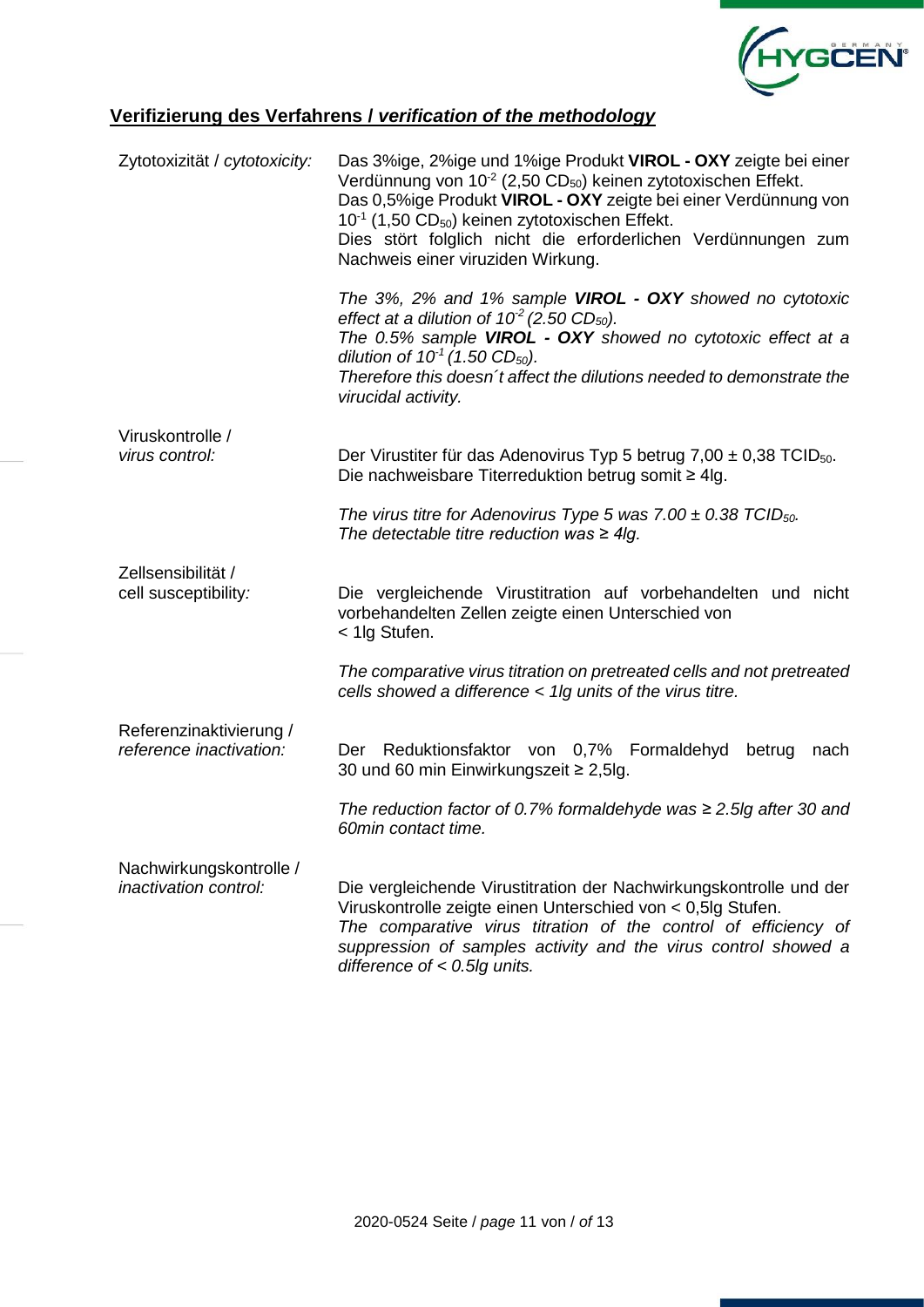

### **Schlussfolgerung** */ conclusion***:**

Nach einer Einwirkzeit von 10min mit dem 3%igen, 2%igen, 1%igen und 0,5%igen Produkt **VIROL - OXY** bei niedriger Belastung konnte keine Vermehrung von Adenovirus Typ 5 in Kulturen von HeLa Zellen nachgewiesen werden.

Die erforderliche Titerreduktion von ≥ 4lg Stufen konnte nachgewiesen werden.

*After an exposure time of 10min with 3%, 2%, 1% and 0.5% of the product VIROL - OXY under clean conditions no replication of Adenovirus Type 5 could be detected in cultures of HeLa cells. The required titre reduction of ≥ 4lg units could be demonstrated.*

**Archivierung: Eine Ausfertigung des Berichtes wird zusammen mit den Rohdaten im Archiv des Auftragnehmers aufbewahrt.**

*archiving: A copy of the test report will be kept together with the raw data in the contractor´s archive.*

Hinweis: Die Prüfergebnisse beziehen sich ausschließlich auf die genannten Prüfprodukte. Auszugsweise Wiedergabe dieses Berichtes nur mit schriftlicher Genehmigung der HygCen Germany GmbH.

*note: The test results refer only to the named test samples. Reproduction of any part of this report requires the written permission of HygCen Germany GmbH.*

Dr. med. univ. S. Werner **Dipl. Umweltwiss. J. Köhnlein** Head of Scientific-Technical Affairs **Exercise Scientific-Technical Affairs** Division manager Microbiological Test Methods